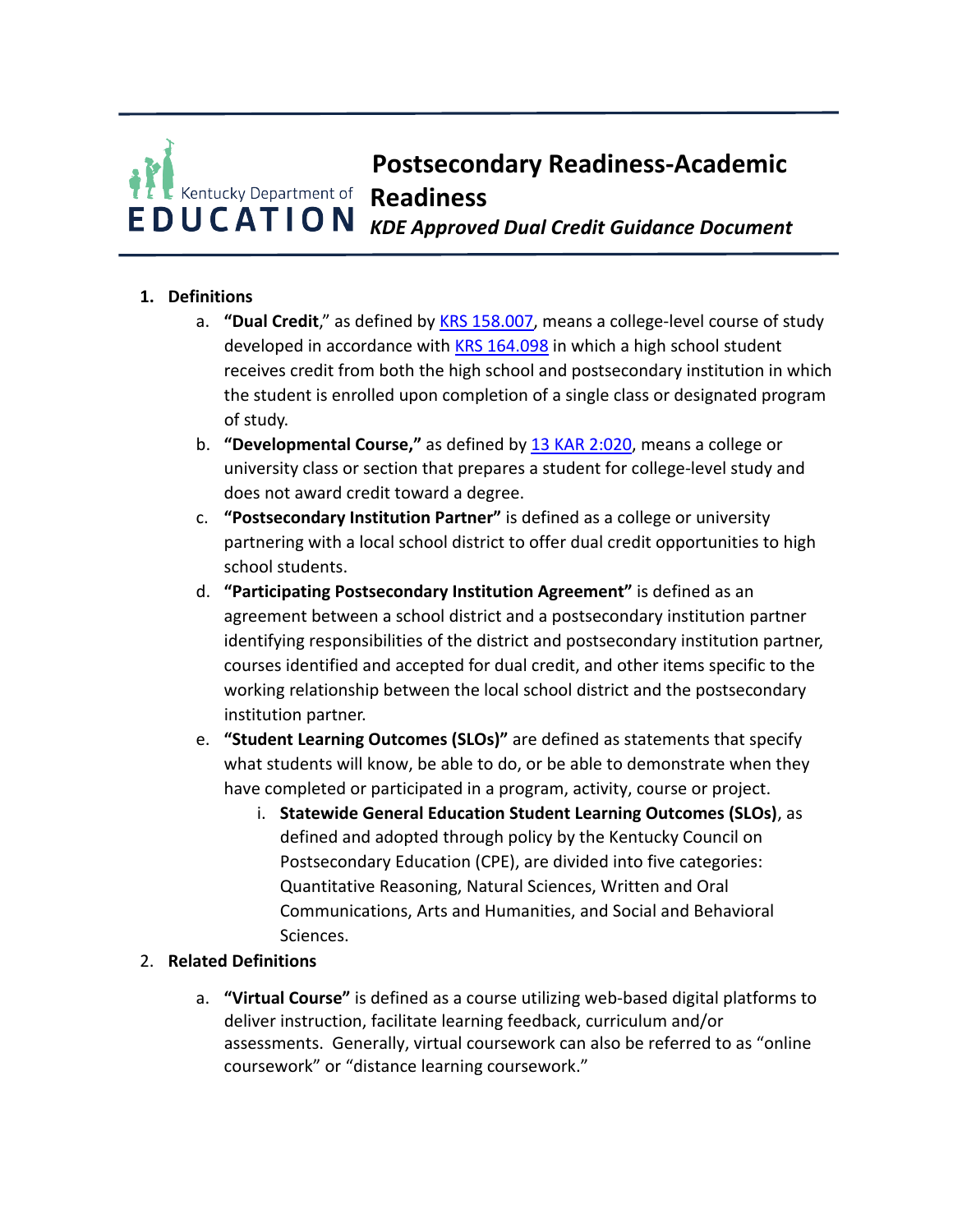- b. **"Online Course"** is defined a course utilizing web-based digital platforms to deliver instruction, facilitate learning feedback, curriculum and/or assessments. Generally, online coursework can also be referred to as "virtual coursework" or "distance learning coursework."
- c. **"Out-of-State Postsecondary Institutions"** are defined as colleges or universities that are headquartered outside of Kentucky and thus have a different set of identified student learning outcomes that may or may not have a correlation to Kentucky's General Education SLOs, which have been defined and adopted through policy by the Kentucky CPE.
- d. **"Department (KDE)-approved dual credit"** is defined as dual credit courses approved by KDE for measuring academic readiness under 703 KAR 5:270, Kentucky's Accountability System.
- e. **"Cambridge Advanced International (CAI) examinations"** are defined as an examination system based on advanced international curriculum to prepare students for university and higher education. Note: CAI coursework is not dual credit coursework.
- f. **"International Baccalaureate (IB),"** as defined by International Baccalaureate, is an educational foundation offering four programs of international education that develop the intellectual, personal, emotional, and social skills needed to live, learn and work in a rapidly globalizing world. Note: IB coursework is not dual credit coursework.
- credit" is defined as CTE dual credit courses approved by KDE for measuring career readiness under 703 KAR 5:270, Kentucky's Accountability System. Note: KDE approved CTE dual credit courses do not count toward academic readiness under 703 KAR 5:270, Kentucky's Accountability System. g. "Department (KDE)-approved Career and Technical Education (CTE) dual
- h. "Dual Enrollment" is defined as a high school student pursuing credit from a postsecondary institution individually, without the agreement or expectation for the high school to issue credit based on completion. NOTE: Dual enrollment coursework does not count toward academic readiness under 703 KAR 5:270, Kentucky's Accountability System.
- i. **Advanced Placement (AP)"** is defined as college-level courses and exams where students can earn college credit based upon the receipt of qualifying exam scores as set by individual postsecondary institutions. Note: AP coursework is not dual credit coursework.
- *i.* **"Independent Kentucky Colleges and Universities" are private, nonprofit, four**year colleges and universities in Kentucky and thus have a different set of identified student learning outcomes that may or may not have a correlation to Kentucky's General Education SLOs, which have been defined and adopted through policy by the Kentucky CPE.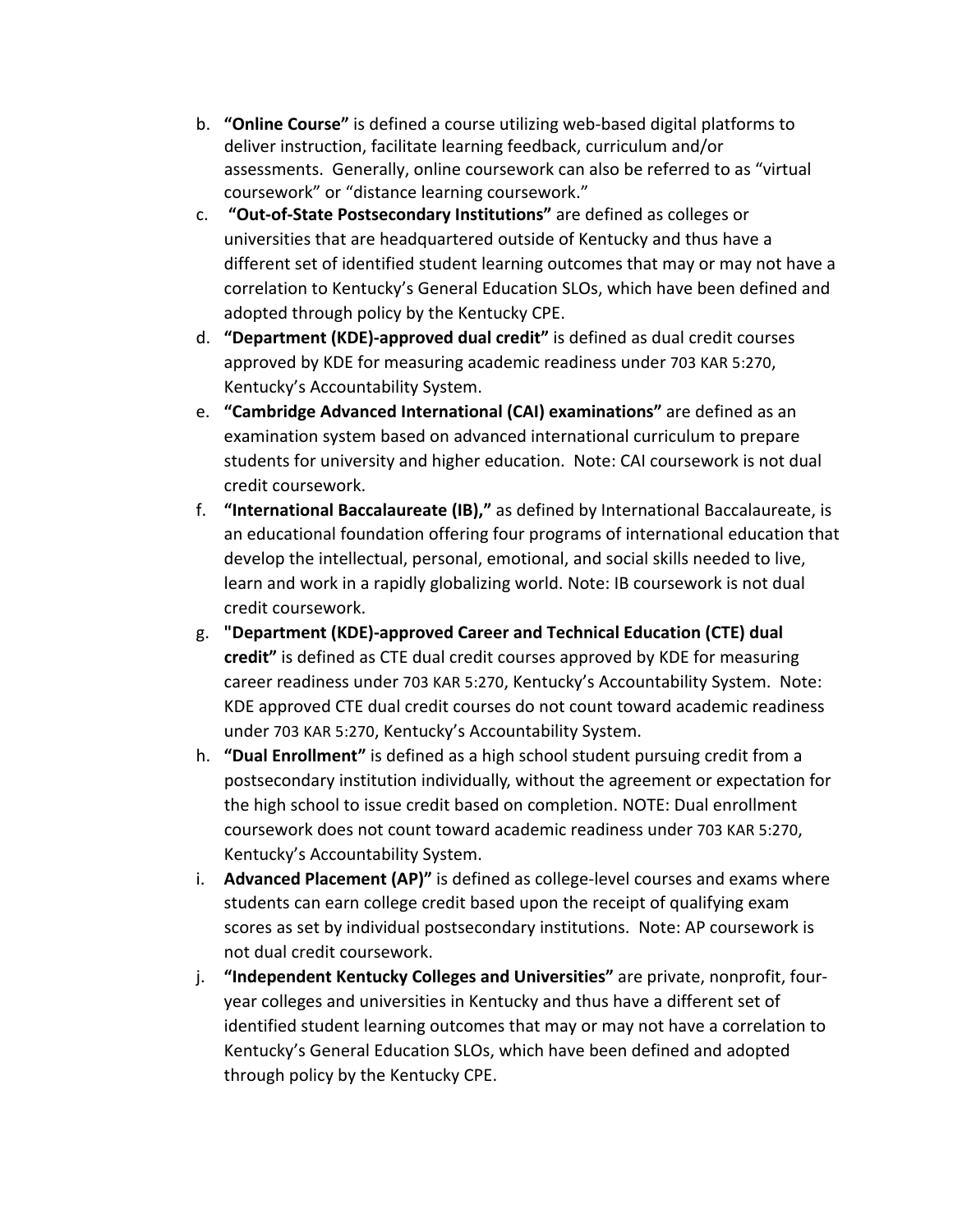- **3.** Verification of "department-approved dual credit"
	- a. **Dual credit courses approved by the Kentucky Department of Education (KDE)** for measuring academic readiness as set forth in regulation, 703 KAR 5:270, shall **meet the following criteria:** 
		- **i. Teacher Certification**
			- 1. Dual credit courses shall be taught by qualified and credentialed teachers and faculty as determined by the postsecondary institution. Please contact your postsecondary institution partner for certification inquiries.
		- **ii. Minimum dual credit requirements for Postsecondary Readiness**
			- 1. Approved dual credit courses shall include one quantitative reasoning or natural sciences course, and one written or oral communication, or arts and humanities, or social and behavioral sciences course, per the CPE General Education Transfer Policy.
			- 2. Students must complete two (2) dual credit courses and receive a grade of C or higher in each course.
			- 3. "First Year Experience (FYE)" courses such as *Introduction to* College, and Developmental Courses will not count as approved dual credit courses for Kentucky's Accountability System.
			- 4. Approved dual credit work must be captured in Kentucky Student Information System (KSIS) utilizing the appropriate corresponding course code and naming processes as addressed in the dual credit data standard. Thus, courses completed outside of the regular school day can count toward academic readiness but must be captured in KSIS scheduling in addition to on the student's high school transcript.

### **iii.** Course classification for public postsecondary institutions

1. Postsecondary institution partners that are classified as public institutions must adhere to the statewide course classification system, which regulates Statewide General Education SLOs, as defined and adopted through policy by the Kentucky CPE. 

 \*Kentucky's Statewide General Education Student Learning Outcomes are mapped to the American Association of Colleges and Universities' (AAC&U) Liberal Education for America's Promise (LEAP) Essential Learning Outcomes-as a guiding vision and national benchmarks for college learning and liberal education in the 21st century.

 **a. Quantitative Reasoning (QR)**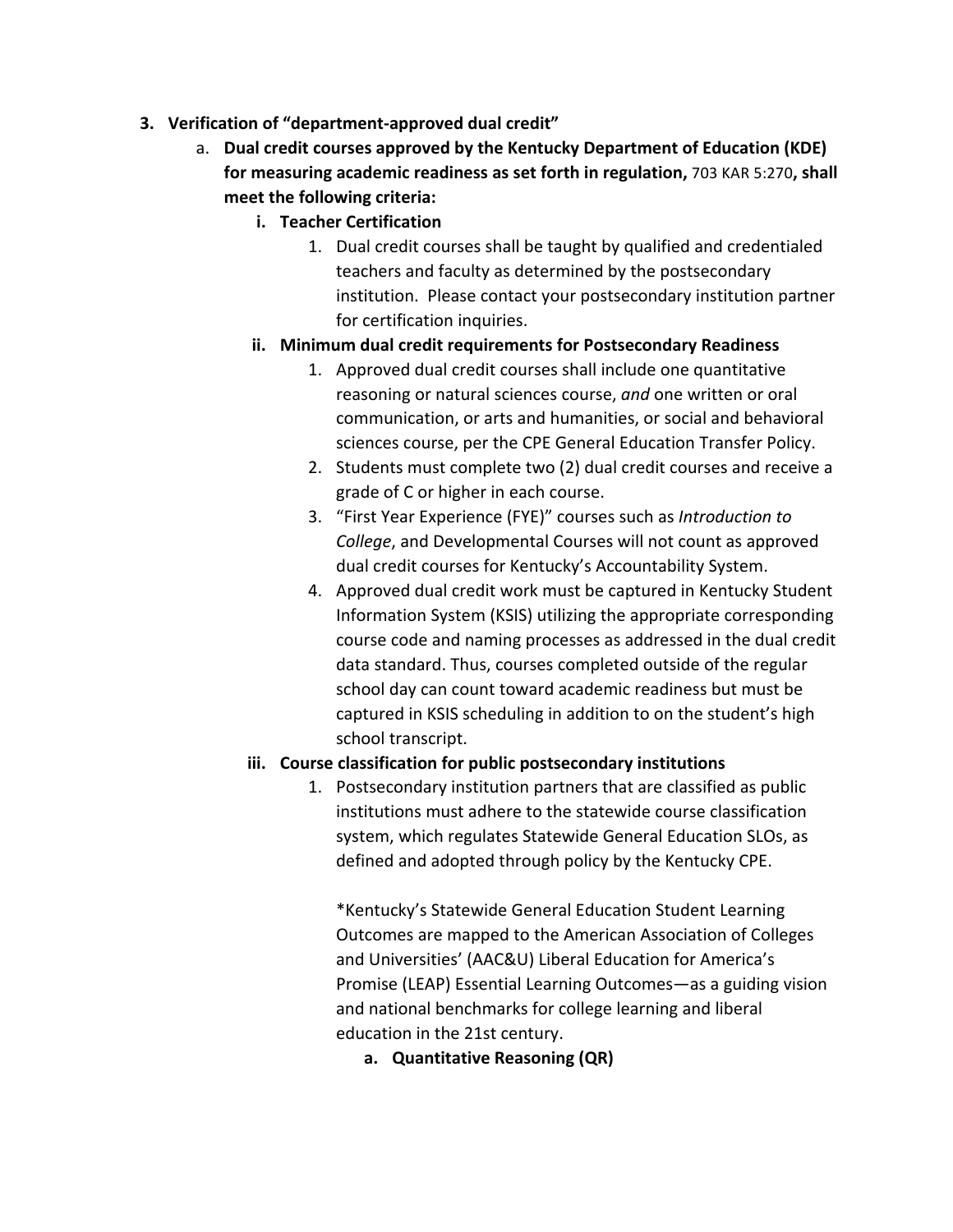- **III.** Interpret information presented in mathematical and/or statistical forms. (LEAP B)\*
- **IV.** Illustrate and communicate mathematical and/or statistical information symbolically, visually, and/or numerically. (LEAP A, B and C)\*
- **V.** Determine when computations are needed and to execute the appropriate computations. (LEAP B)\*
- **VI.** Apply an appropriate model to the problem to be solved (LEAP A, C and D)\*
- **VII.** Make inferences, evaluate assumptions, and assess limitations in estimation modeling and/or statistical analysis. (LEAP B, C and D)\*

## **QR courses should meet all five SLOs.**

- **b.** Natural Sciences (NS): Conduct a hands-on project using **scientific principles**
	- **III.** Demonstrate an understanding of the methods of science inquiry. (LEAP A and B)\*
	- **IV.** Explain basic concepts and principles in one or more of the sciences. (LEAP A and B)\*
	- **V.** Apply scientific principles to interpret and make predictions in one or more of the sciences. (LEAP A, B and D)\*
	- **VI.** Explain how scientific principles relate to issues of personal and/or public importance. (LEAP A, B, C and  $D$ )\*

 **science block must meet the category NS courses should meet the four SLOs. Each institution's general education natural experience.**

# **c. Written (WC) and Oral (OC) Communications**

 **III.** Write clear and effective prose in several forms, using conventions appropriate to audience (including academic audiences), purpose, and genre. (LEAP A, B, C and D)\*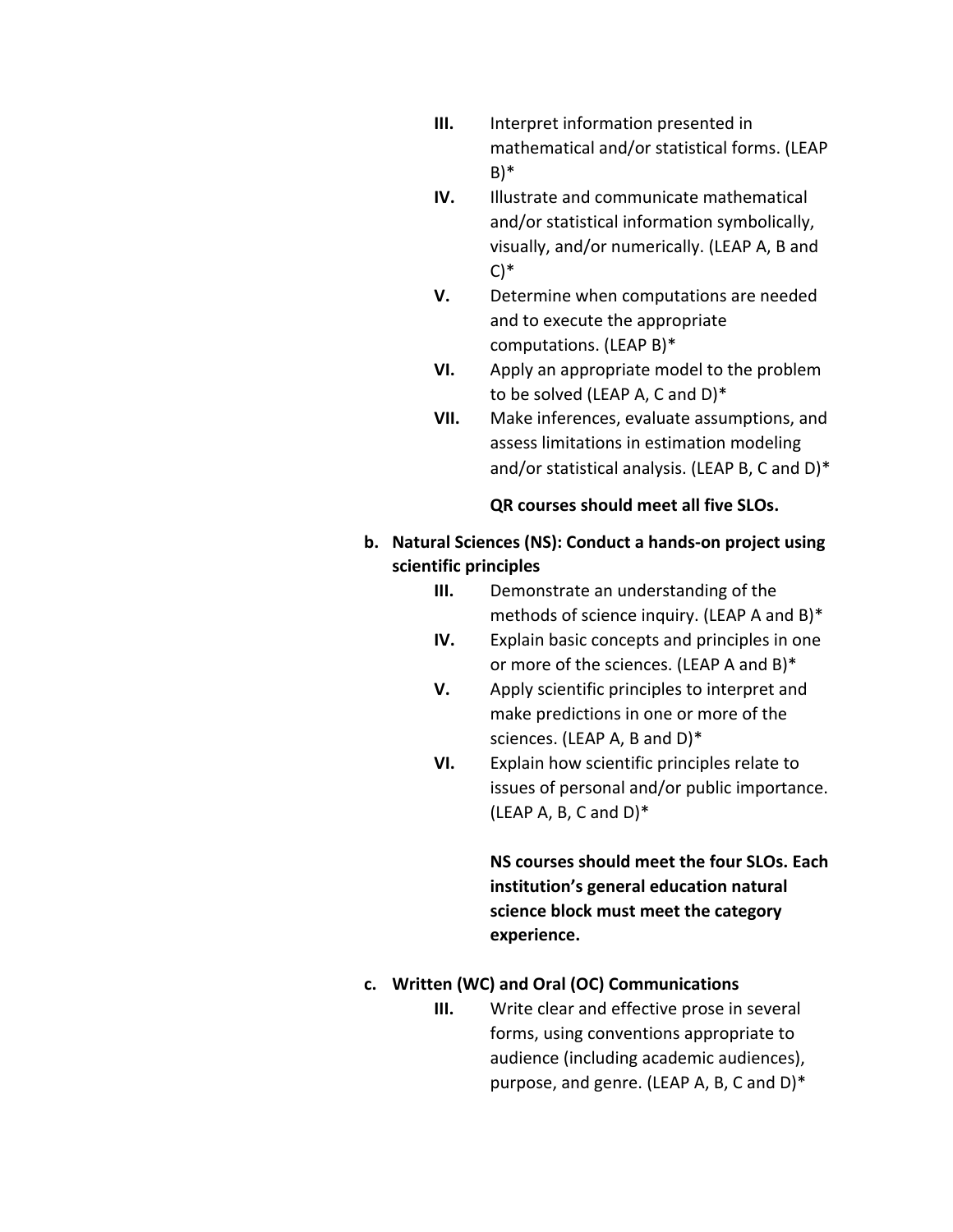- **IV.** Listen and speak competently in a variety of communication contexts, which may include public, interpersonal, and/or small-group settings. (LEAP B, C and D)\*
- **V.** Find, analyze, evaluate, and cite pertinent primary and secondary sources, including academic databases, to prepare speeches and written texts. (LEAP B and D)\*
- **VI.** Identify, analyze, and evaluate statements, assumptions, and conclusions representing diverse points of view; and construct informed, sustained, and ethical arguments in response. (LEAP B, C and D)\*
- **VII.** Plan, organize, revise, practice, edit, and proofread to improve the development and clarity of ideas. (LEAP B and D)\*

 **of the remaining three SLOs.** WC courses must meet the first SLO and OC courses must meet the second SLO, with **both types of courses meeting at least two** 

#### **d. Arts and Humanities (AH)**

- **III.** Utilize basic formal elements, techniques, concepts and vocabulary of specific disciplines within the Arts and Humanities. (LEAP A and B)\*
- **IV.** Distinguish between various kinds of evidence by identifying reliable sources and valid arguments. (LEAP B)\*
- **V.** Demonstrate how social, cultural, and historical contexts influence creative expression in the arts and humanities. (LEAP A and B)\*
- **VI.** Evaluate the significance of human expression and experience in shaping larger social, cultural, and historical contexts. (LEAP A, B and  $C$ <sup>\*</sup>
- **VII.** Evaluate enduring and contemporary issues of human experience. (LEAP A and D)\*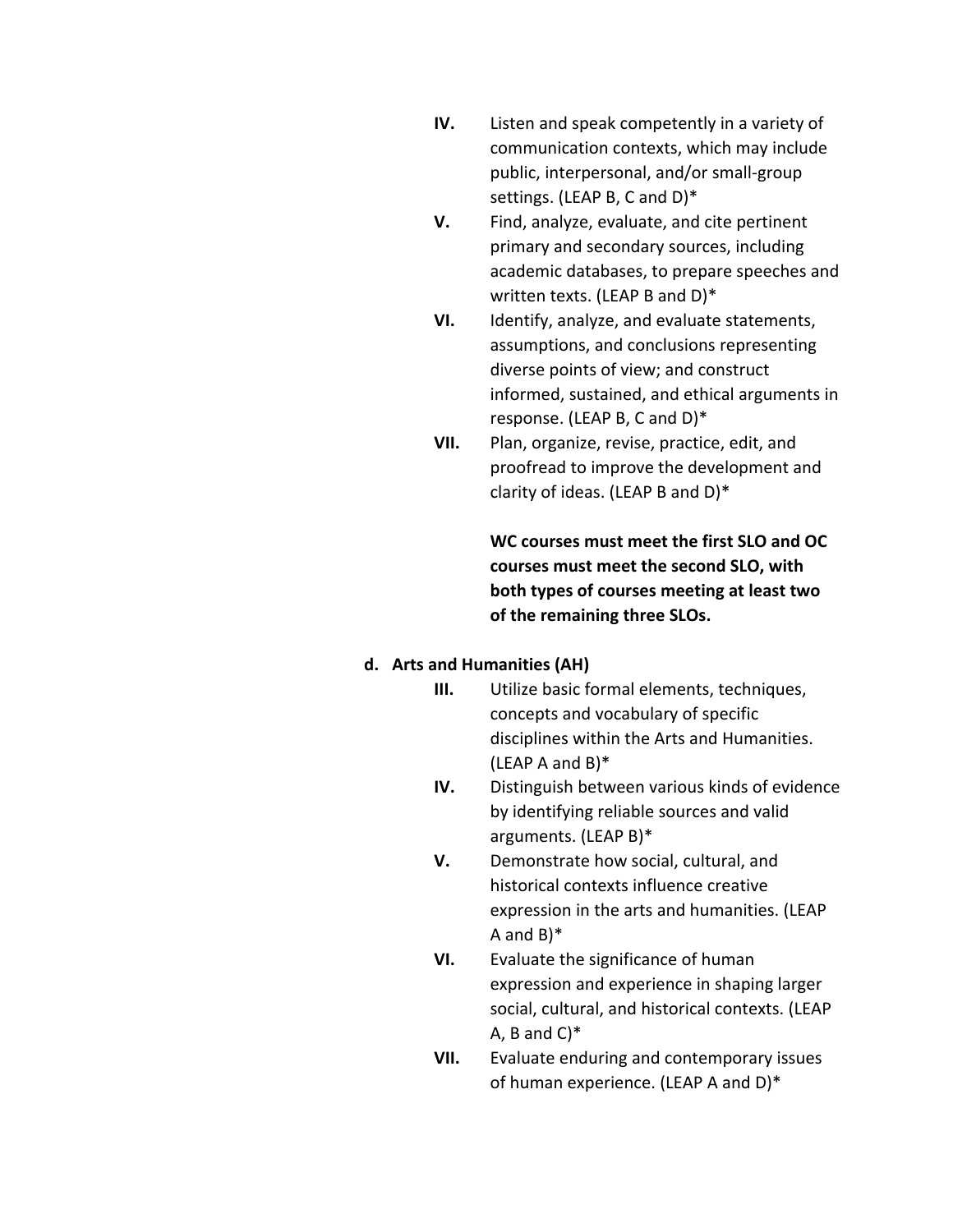**VIII.** Foreign Language: Demonstrate competency in a foreign language. Foreign language study develops essential skills and cultural awareness critical for success in a multilingual world.

> **Foreign Language: Demonstrate competency in a foreign language. Foreign language study develops essential skills and cultural** awareness critical for success in a **multilingual world.**

 **At least two AH courses must be taken to meet all of the student-learning outcomes. Each AH courses should meet at least three of the five SLOs.**

#### **e.** Social and Behavioral Sciences (SB)

- **III.** Demonstrate knowledge of at least one area of the social and behavioral sciences. (LEAP A and D)\*
- **IV.** Apply knowledge, theories, and research methods, including ethical conduct, to analyze problems pertinent to at least one area of the social and behavioral sciences.  $(LEAP A, B, C and D)^*$
- **V.** Understand and demonstrate how at least one area of the social and behavioral sciences conceptualizes diversity and the ways it shapes human experience. (LEAP A, B, C and D)\*
- **VI.** Integrate knowledge of at least one area of the social and behavioral sciences into issues of personal or public importance. (LEAP A, B, C and D)\*
- **VII.** Communicate effectively using the language and terminology germane to at least one area of the social and behavioral sciences. (LEAP A and D)\*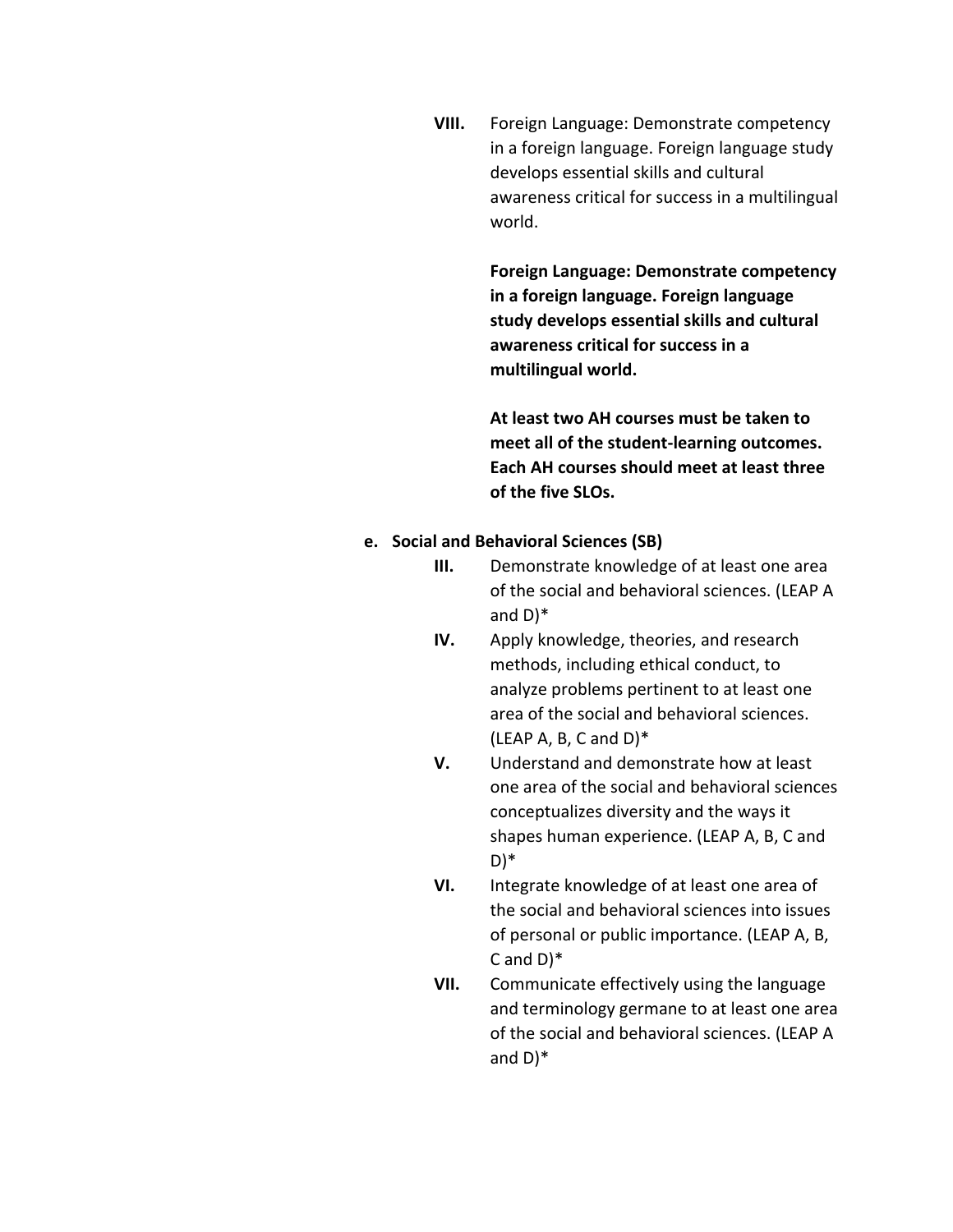**At least two SB courses from different disciplines must be taken to meet all of the student-learning outcomes.**

- iv. Course classification for independent private, nonprofit and out-ofstate postsecondary institutions:
	- 1. Independent private, nonprofit, and out-of-state institutions classify courses independently. The KDE will accept independent classifications of courses that demonstrate a correlation with the Statewide General Education SLOs, as defined and adopted through policy by the Kentucky CPE.
	- 2. Local school districts that partner with independent private, nonprofit, and/or out-of-state postsecondary institutions are responsible for providing the documentation that demonstrates the correlation between the independent institution's student learning outcomes and the Statewide General Education SLOs, as defined and adopted through policy by the Kentucky CPE.

# **4. KDE/Local School District verification process**

- a. Local school districts will record student participation of department approved dual credit courses in the KSIS.
- b. Local school districts shall verify acceptance of students to post-secondary institutions with post-secondary institution partners.
- c. Local school districts shall verify enrollment of students into designated department approved dual credit courses.
- d. Local school districts shall utilize released department approved dual credit course codes to demonstrate student enrollment in department approved dual credit coursework in the KSIS.
- e. Local school districts shall record student enrollment in the KSIS utilizing the appropriate course code by October 1 of fall term and March 1 of spring term.
- f. Local school districts shall record grades issued by postsecondary institution partners in the KSIS by June 30 of each school year. Grades awarded by the postsecondary institutions must be recorded in the KSIS without modifications.
- g. Course naming for department-approved dual credit courses must adhere to the naming practices outlined in the dual credit data standard.
- h. KDE will monitor student participation and receipt of grade of C or higher through the KSIS.
- i. Dual credit courses that meet the Statewide General Education SLOs identified by the CPE or demonstrate a correlation to the SLOs as identified by an independent, private, nonprofit, or out-of-state institution, and meet the